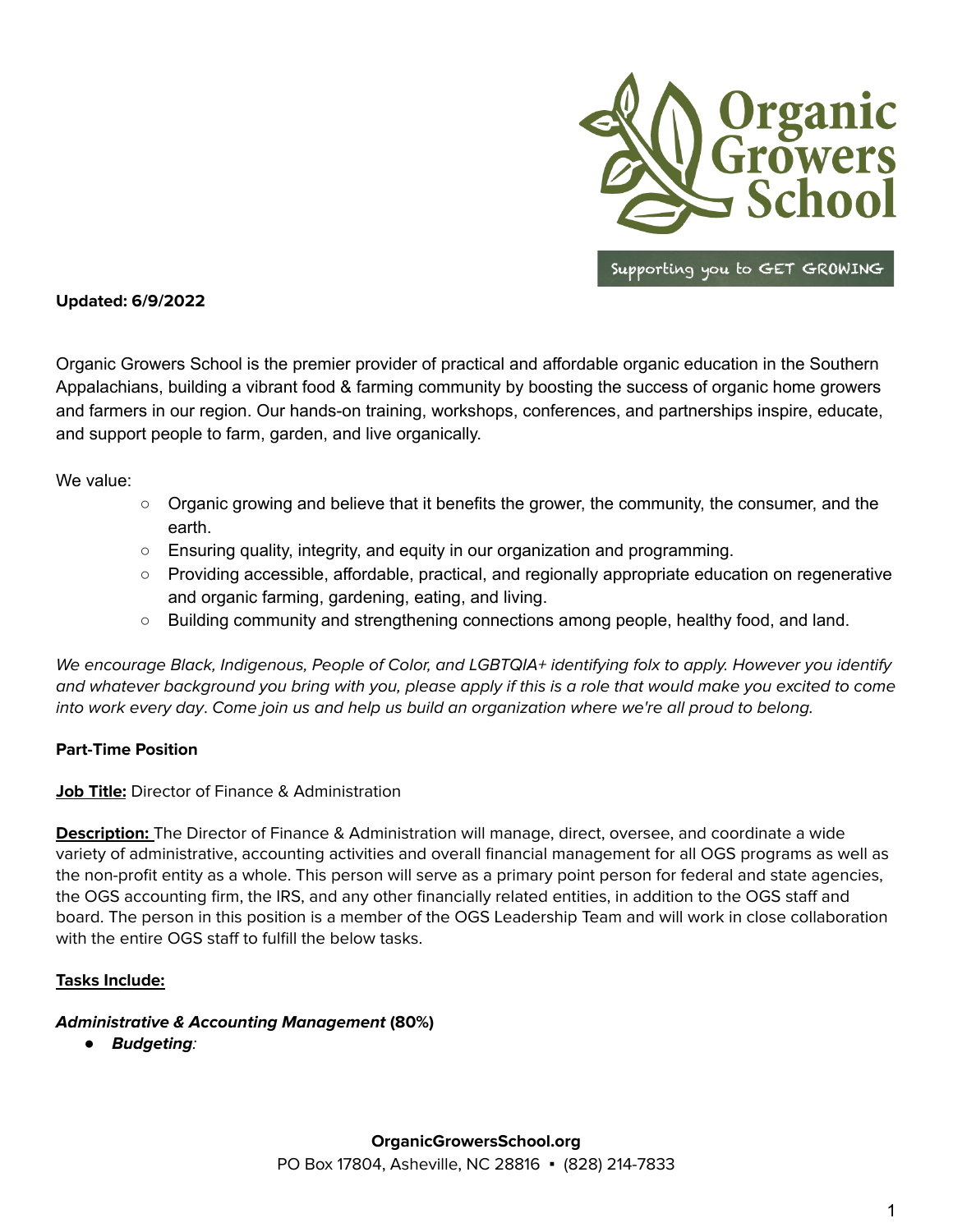o Lead the co-creation and ongoing maintenance of the annual budget with the Leadership Team, program staff, and Finance Committee. Ensure alignment with budgets throughout the fiscal year including significant cash flow changes, updates, and predictions.

# *●* **Management**:

- o Support the overall goals of the Board of Directors (BOD) and serve as the key staff person, along with the ED, on the finance committee. Presentation of financial reports to the BOD and Leadership team regularly or as needed.
- o Communicate with all program staff on a regular basis regarding program expenses and income and overall financial management.
- o Communicate with and provide reports to the Leadership Team and Treasurer on a regular basis regarding the state of the organization's finances.

### *●* **System Design, Execution, & Training:**

- o Create, revise, implement, and oversee systems and procedures for any and all administrative and accounting policies and functions.
- o Training of staff, as needed, on proper procedures and policies regarding sales, credit cards, registration systems, financial reporting and tracking, benefits, compensation, and other accounting/administrative details.

# *●* **Accounting Oversight:**

- o Attend to day-to-day financial operations of revenue and expenses of the organization.
- o Prepare monthly, quarterly, or as-needed reports for staff directors, Leadership Team and Board of Directors.
- o Create and implement quarterly and year end close procedures to meet requirements.
- o Coordinate banking operations and maintain relationships for all organizational banking institutions and all events including cash, checks, credit cards, etc.
- o Manage the relationship with CPA and other fiscal entities.
- o Manage understanding and relationship to service providers such as Paypal, Square, Stripe, etc. including best rates, best services, and best value alignment.
- o Maintain the chart of accounts and all other Quickbooks "lists."
- o Manage receivables and payables in a timely fashion.
- o Design the general journal entry protocols for complying with budget categories.
- o Establish and maintain financial processing systems internally and externally with fiscal agent partners.
- o Co-manage and direct all financial aspects of grant management and fundraising with ED, Development Director, and department heads in regular meetings for systems design, tracking of details, and reporting.

# *●* **Payroll Management:**

- o Coordinate payroll including setup, timesheet tracking, timely paying of staff, staff raises and cost of living adjustments.
- o Coordinate and manage staff benefits (IRA, Paid Time off, wellness stipend, etc) .
- o Communicate with staff regarding proper procedures and policies for hours, expenses, mileage, and other recording and execution.
- o Providing a confidential filing system (physical and electronic) for all personnel data.

# *●* **Financial & Legal Compliance:**

- o Work with the organization's accounting firm for 990 creation, accounting best practices and general journal entry procedures.
- o Stay connected to the Secretary of State, IRS, NC Department of Revenue, Virginia Department of Revenue (when appropriate) and other agencies for deadlines and compliance requirements and maintain updated records.
- o Filing 941, withholding, unemployment, and W2/W3/1099/1096 paperwork at or before deadlines.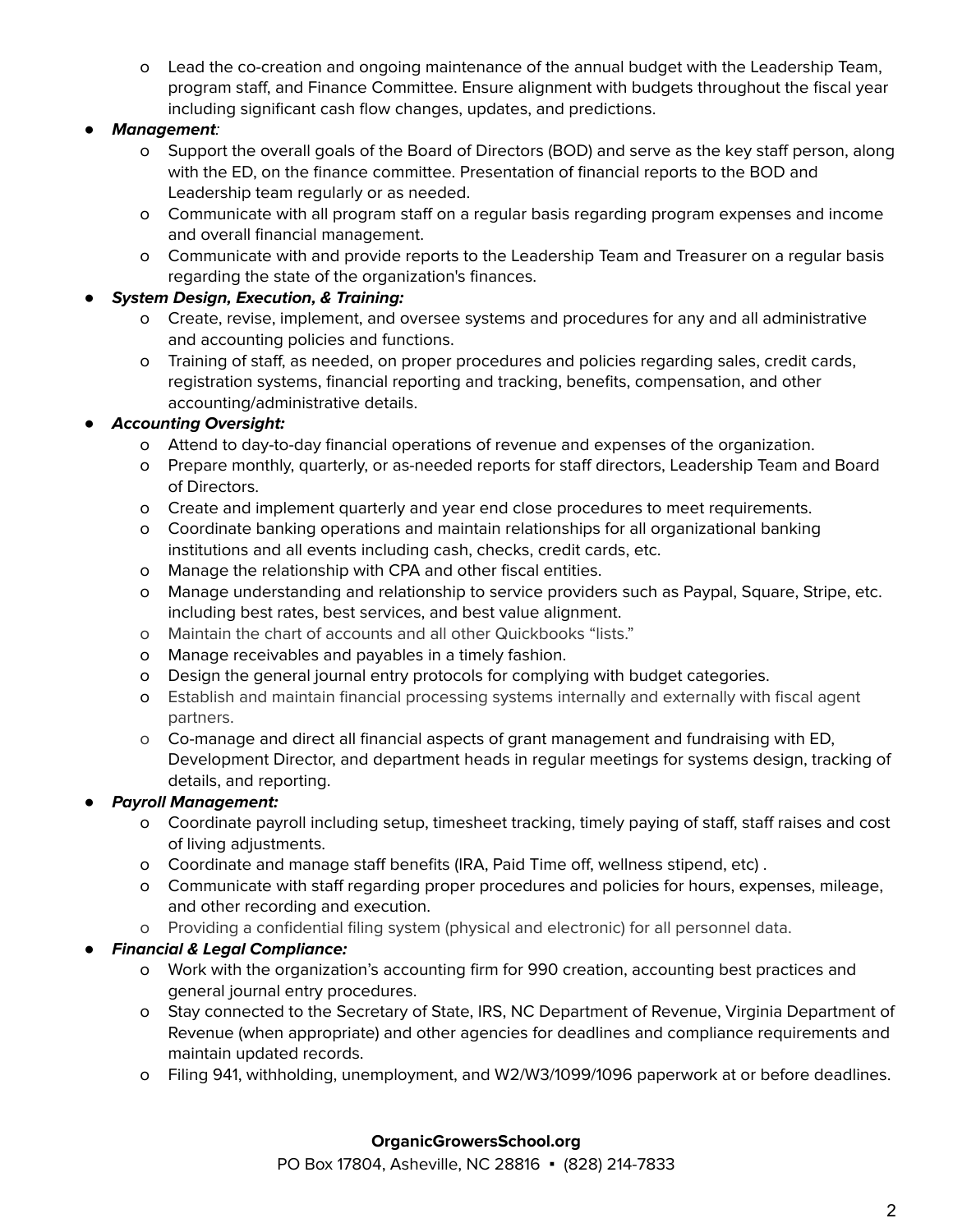- o Manage sales tax revenue and report with NC DOR.
- o Develop and enforce all compliance regulations and best accounting practices internally.
- *●* **Customer Service:**
	- o Be the point person for the organization regarding all financial interactions with customers, staff, and the public, as needed.

# *●* **Sponsorship Management:**

o Collaborate with ED and Development Director, on tracking and managing Corporate, other Partners, and/or sponsorship agreements and finances.

# **Leadership Team Responsibilities (15%)**

- *●* **Leadership**
	- Represent and carry out the mission, vision, strategic plan, and values of the organization both internally and externally with passion, conviction, and authentic care.
	- Cultivate a team-like, collaborative, supportive, and relational culture among staff and among board as we all work towards the goals of the organization.
	- *○* Engage and energize board members, funders, volunteers, and stakeholders toward OGS mission and goals.

# *●* **Strategic Direction**

- Develop a strategic plan, along with the Board of Directors, to actively enhance the OGS mission and vision.
- Recognize opportunities, challenges, strengths and weaknesses of the organization as well as the local and global context, culture, and climate surrounding the OGS mission, vision, and strategy
- Create and manage a plan, based on the goals of the strategic plan, that lays out the objectives, tactics, and individual strategies of each department within OGS.

# *●* **Community Relations**

- Establish good working relationships, collaborative arrangements and participate in projects with professional, civic and private organizations, and stakeholders, community groups, funders, politicians, etc. to keep them informed of the work of OGS, form partnerships, and create mutual collaboration on shared work to help achieve the goals of OGS.
- Be an advocate, representative, and spokesperson for organic growing, soil health, and sustainable living as needed and appropriate.

# **Staff Supervision: (5%)**

- **●** Co-manage hiring, performance reviews, and any corrective action or dismissals.
- Provide Co-supervisory implementation of the human resources policies, procedures and practice.
- Field questions and needs of supervisees, prioritize work projects, provide weekly structure.
- Review & approve timesheets, mileage and expenses.
- Ongoing attention to the efficiency and ease of internal systems both independently and between divisions to develop the best possible workflow systems across all programs.
- Ongoing attention to the orientation process of new staff to the organization in conjunction with the Director of HR.

# **Requirements:**

- 2+ years of experience with bookkeeping, financial management, and/or non-profit accounting, or related degree.
- Technically proficient with Quickbooks Online, Excel, and Google Drive.
- Strong attention to detail and highly organized.

# **OrganicGrowersSchool.org**